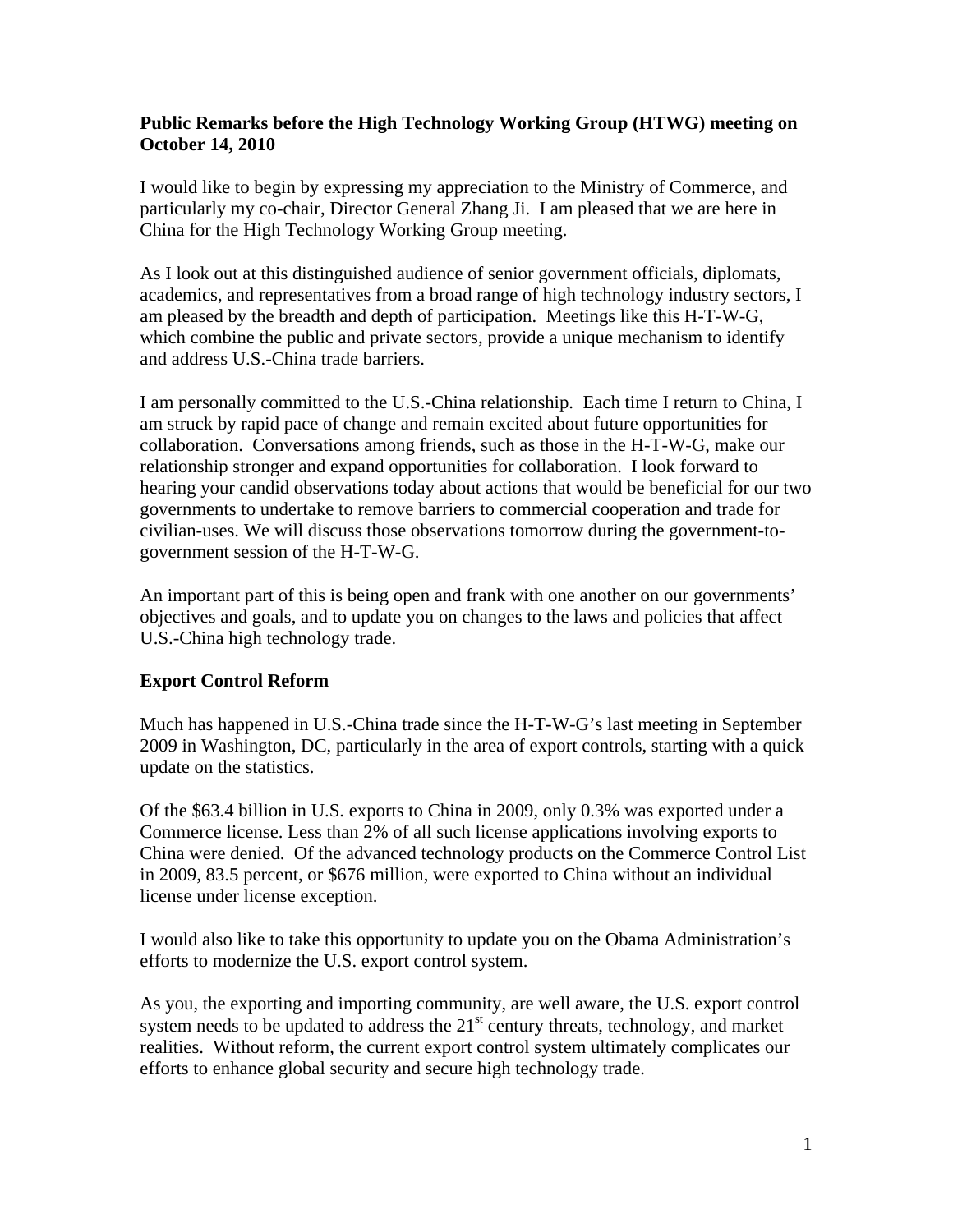In August 2009, shortly before last year's H-T-W-G, President Obama announced he had directed a comprehensive review of the U.S. export control system. As you can imagine, fundamental reform of the export control system is a long process – one that requires careful evaluation of long-standing policy and regulations and development of new approaches, including eventual legislation from the U.S. Congress. We are working hard to execute the President's vision for an export control system that more efficiently and effectively protects U.S. national security.

In addition, the reformed system will help us enhance U.S. manufacturing and technology sectors through clarity and consistency in the export control compliance. The current system does not sufficiently concentrate resources toward protecting those technologies with the greatest potential to harm global security.

On August 30 of this year, the President announced the Administration was moving forward with three specific actions as part of the broader reform effort:

- 1) First, harmonize control lists to better distinguish between items that should be subject to stricter or more permissive levels of control;
- 2) Second, create an export enforcement coordination center; and
- 3) Third, develop a single information technology platform to administer the system.

These changes will bring greater transparency and coherence to our export control system, and most important, help us protect U.S. national security by focusing our resources on the most immediate threats.

Allow me to give you a little more detail on what this means. The current system utilizes two control lists – the Commerce Control List, administered by us at the Commerce Department and the United States Munitions List, administered by my colleagues at the State Department. The goal of the two lists is the same – to protect the United States and enhance global security through the denial of sensitive items to certain end-users, such as those entities with a history of proliferation activities or that may be diverting U.S. technology to end-uses contrary to U.S. law and policy.

However, over the years, the lists themselves and the ways the controls are executed have become unwieldy for the government to administer and exporters to apply. For example, these two lists utilize different definitions and terminology, often for the same concept, leading to disparate treatment for similar items. This type of confusion serves no one well – not the exporter, not the foreign customer, and not U.S. national security.

Through harmonized lists, we hope to remove those inconsistencies and redundancies. The immediate goal is to develop dual use and munitions lists that are more easily understood, more efficient and more effective – thereby making it less difficult for the exporter to understand the rules of the road while furthering global security goals.

In addition to harmonization of the lists, these lists will be tiered, based on transparent rules designed to reduce uncertainty and better calibrate controls for different items and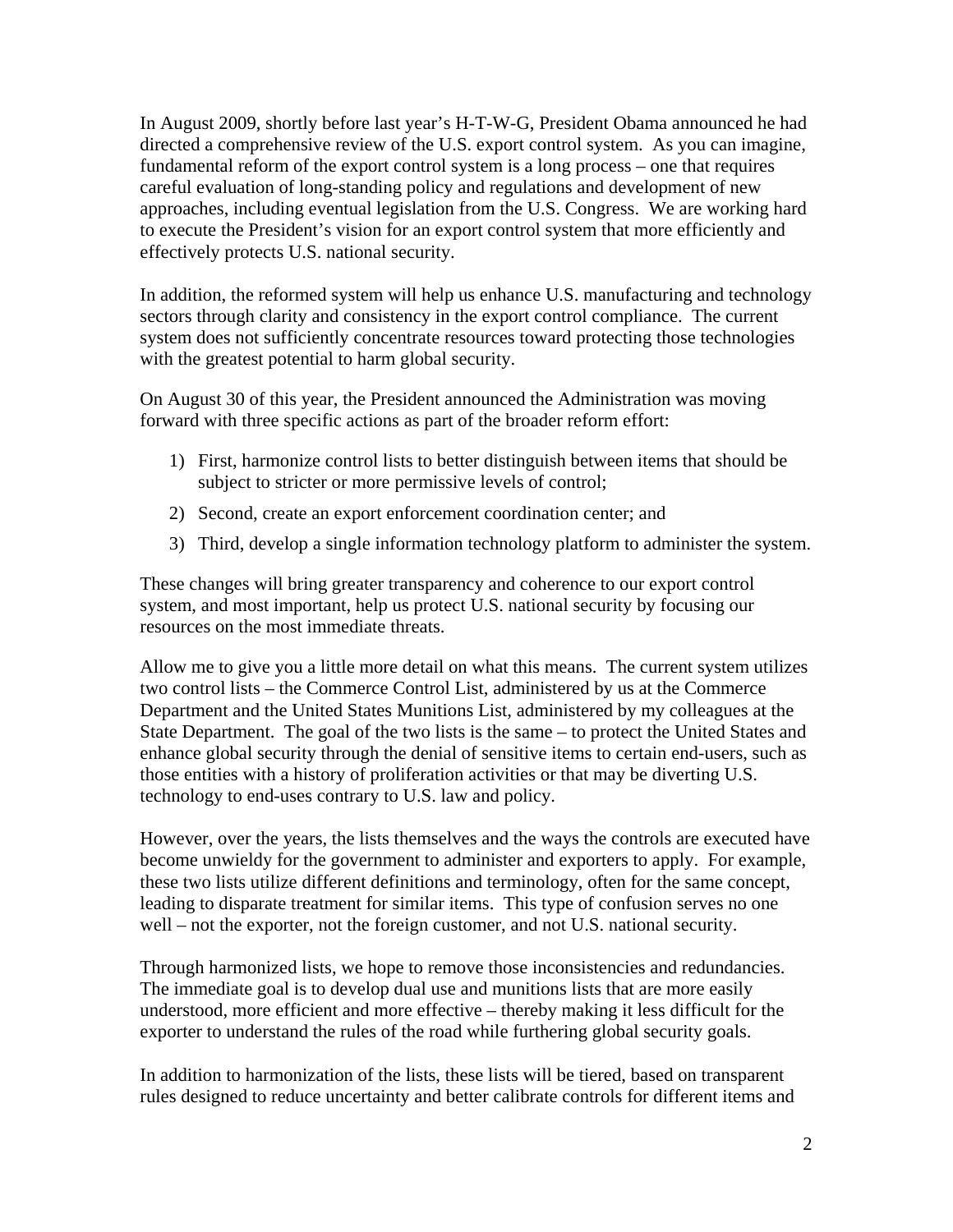destinations. This change will allow us to erect higher walls around the most sensitive items to enhance national security. The tiered structure will increase our ability to distinguish between the types of items that should be subject to more permissive or stricter levels of control for different end-users, destinations and end-uses. Harmonizing the lists will also create a jurisdictional "bright line" to clarify commodity jurisdiction determinations and reduce uncertainty about whether an item is subject to Commerce or State Department control.

To accomplish this, the Munitions List and Commerce Control List will be "positive" lists, rather than open-ended and subjective criteria. For example, items generally will be placed on the list based on objective criteria, such as horsepower or microns, rather than catch-all or subjective criteria, such as design intent.

Applying these criteria, the lists will then be split into three tiers: (1) those items that provide a critical military or intelligence advantage and are available almost exclusively in the United States, or items that are a weapon of mass destruction; (2) items that provide a substantial military or intelligence advantage, and are available almost exclusively for multilateral partners and allies; and (3) those items that provide a significant military or intelligence advantage, but that are available more broadly.

There will be different levels of control and licensing policies placed on items in each of these tiers, depending on the destination, end-user and end-use. This more flexible structure will enhance our ability to update control lists as technology, and the item's relative sensitivity, evolves over time.

We are not yet at a point where we can say how this export control reform effort will affect specific countries. However, the levels of controls on items will continue to be aligned with U.S. commitments in the multilateral export control regimes, U.S. statutes and longstanding U.S. policies governing exports. Let me be clear - there are currently no plans for the Administration to seek changes to laws that proscribe the export of U.S. origin items for certain destinations and end-uses.

In any case, as the reform effort moves forward, the Department will work to inform U.S., foreign and multinational industry and other governments about changes to U.S. export control licensing policy and procedures. I want to hear your comments, concerns and opinion on export control reform today. I am also interested in learned whether we have been successful in addressing your concerns in the past. Transparency is critical to the effort's success – you in the audience, the trade community, are the individuals at the front line in protecting global security against unauthorized diversion of items, of both U.S. and Chinese origin.

As China increasingly becomes a supplier of sophisticated technology, it will become an increasingly inviting target for those states, organizations, and individuals that pose a mutual threat to U.S. and Chinese national security interests. It is imperative that the two governments work together to prevent these items from falling into the hands of those persons who seek to harm us or any other nation and its people.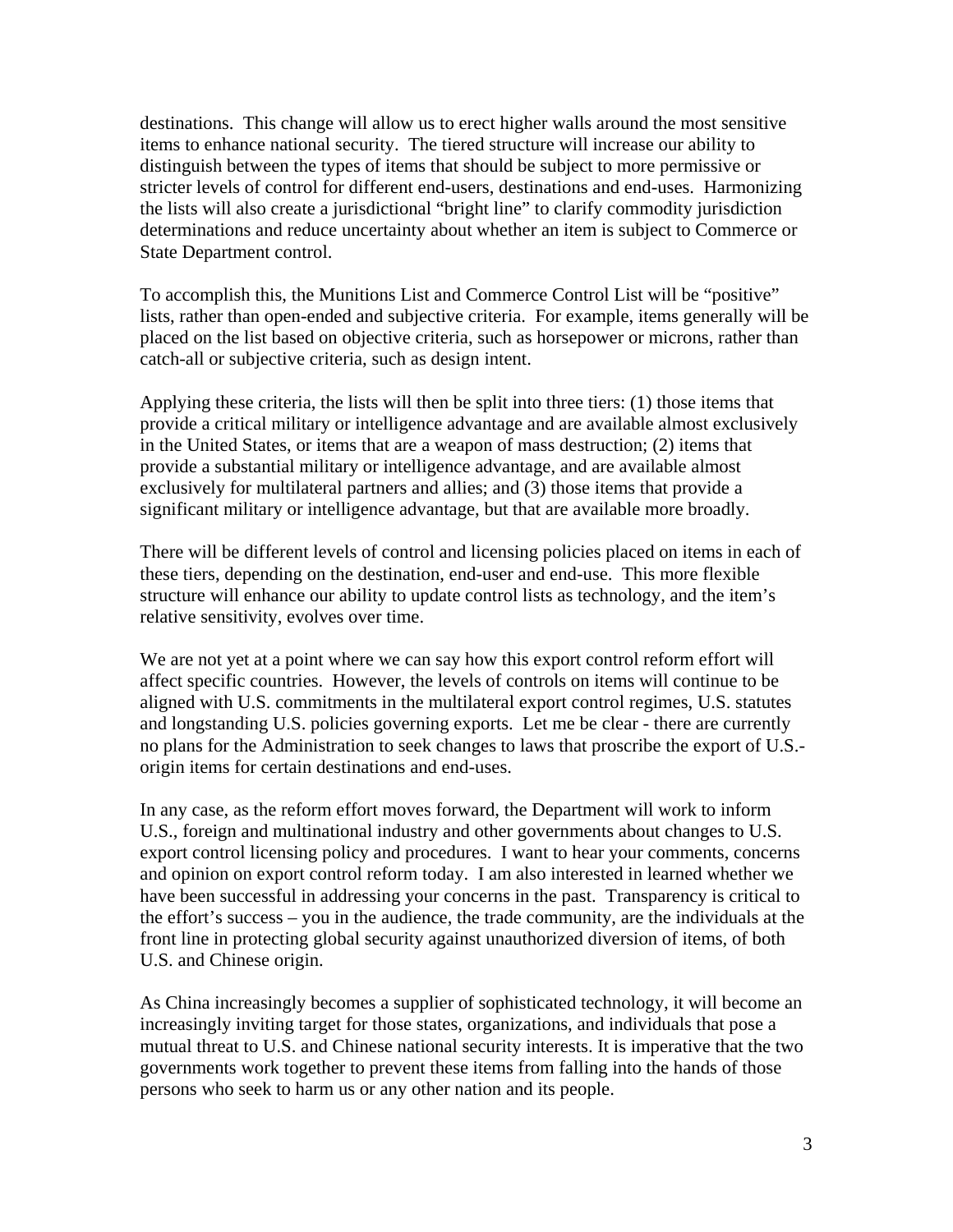Making it easier to understand the rules also improves efforts to enforce those rules. Part of our job is to make sure you understand the rules that we expect you to help us enforce – we cannot do our job without you in the international trade community.

The U.S. Government is undertaking efforts to enhance enforcement coordination across the multitude of U.S. agencies with authorities to enforce export controls. Just as we are seeking to harmonize the control lists and the ways those controls are implemented, we are also seeking to better coordinate enforcement functions. As President Obama has announced, he intends to sign an Executive Order shortly to create an export enforcement coordination center. This center will work to eliminate gaps and duplication in the enforcement function, across the U.S. government. The enforcement center will further complement our ability to coordinate and strengthen U.S. export control enforcement activities.

We will also pursue increased outreach and on-site visits domestically and abroad, to work better with our industry partners and customers. We intend to improve outreach efforts to the China, as is evidenced by the robust U.S. Government team I have brought to China today. The Departments of State, Defense and Commerce are all present here at the Beijing Hotel to hear directly from the trade community operating in the United States and China. We also intend to work more closely with PRC authorities to support mutual goals for global security.

The third piece of the current actions underway to reform the U.S. export control system is a single information technology platform to administer the export control system. The Departments of State and Defense are currently integrating their IT systems, and the Department of Commerce is working to integrate our systems by next year. Merging into a single platform will create efficiencies for the U.S. government to review applications, and ensure greater information sharing for each license application. Most importantly from your perspective, it will make it easier for exporters seeking licenses to be able to interface with a single system and go to a single source for application updates.

## **The Way Forward**

I am sure you are anxious to learn about the way forward and when these reforms will be implemented. Such an effort takes time, and we want to ensure we get it right – which is why I am pleased to participate in the H-T-W-G with you, so I can hear directly from industry about what is important to you to improve the bilateral trade relationship.

The Administration's goal is to begin issuing proposed revisions to the control lists and licensing policies later this year. These will be open for public comment, including comments from foreign governments and companies. We welcome and will seriously consider all comments received on proposed regulations.

As we implement these steps, the Administration will continue to work with Congress and the export control community, including on the necessary authorities to consolidate